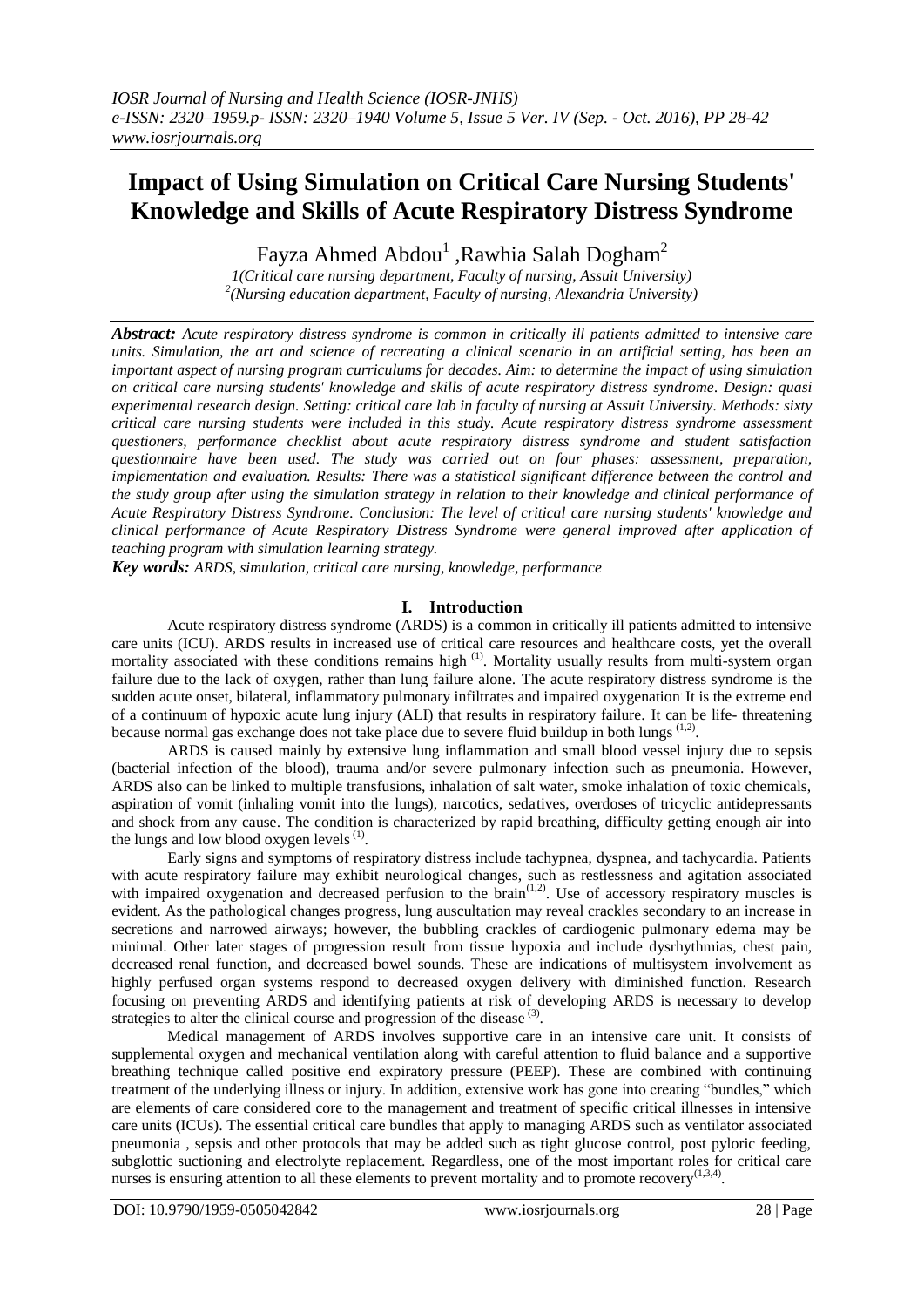Important the alarming rise in morbidity and mortality among critically ill patients suffering from ARDS heightens concerns about professional competency<sup>(4)</sup>. Nursing education is unique in that it demands a smaller instructor to student ratio during clinical rotations, when students actually apply their knowledge obtained through lectures and implement the nursing process in actual practice with human patients. Unfortunately, this nursing faculty shortage translates to an increased instructor-to-student ratio on the clinical units. This allows little time for students to develop critical thinking skills and practice clinical decision-making with appropriate faculty guidance. Experiential learning theory has been used in health professions education to emphasize the importance of clinical practice in the educational process. It is during this clinical practice that the student has the opportunity to apply abstract concepts learned in the classroom in order to enhance learning and understanding of concepts. With today's changing health care environment, there is no guarantee that the clinical unit will provide the learning opportunities necessary to expose the student to low incidence but highly critical events. The nursing shortage, nursing faculty shortage, and increased ratio of student nurses to clinical faculty on clinical units may jeopardize patient safety<sup>(5,6)</sup>.

Nursing education has long utilized simulation in some form to teach principles and skills of nursing care. Models of anatomic parts, whole body mannequins, and various computer-based learning programs have provided educators with training tools for students seeking to become professional nurses. Current interest in simulation as a clinical teaching tool has largely been fueled by development of the Human Patient Simulation  $(HPS)$ <sup>(6)</sup>.

Moderate fidelity simulators give more resemblance of reality with such features as pulse, heart sounds, and breathing sounds but without the ability to talk and they lack chest or eye movement. They can be used for both the introduction and deeper understanding of specific, increasingly complex competencies. Nursing service has used the HPS mostly in the critical care area to teach nurses how to care for the critically ill patient and to test advanced cardiac life support skills. Most recently, HPS is being used in nursing programs with graduate and undergraduate students. In every aspect of patient care, hands-on experience is the best teacher. Use of the HPS as a teaching tool in nursing education can provide a more interactive learning environment for students. Not only can students see a variety of complex case scenarios, they can also practice in a real lifelike situation. The student is able to work in a more controlled environment and is thus able to focus on making clinical judgments regarding clients' problem situations without fear of harm to clients  $(7)$ .

Human patient simulation is a relatively new teaching strategy that allows learners to develop, refine, and apply knowledge and skills in a realistic clinical situation as they participate in interactive learning experiences designed to meet their educational needs. Learners participate in simulated patient care scenarios within a specific clinical environment, gaining experience, learning and refining skills and developing competencies; all this is accomplished without fear of harm to a live patient. The use of simulation as a teaching strategy can contribute to patient safety and optimize outcomes of care, providing learners with opportunities to experience scenarios and intervene in clinical situations within a safe, supervised setting without posing a risk to a patient  $(6-8)$ .

Nursing educators are challenged to teach students to think critically, to go beyond simply "knowing," to advance to synthesis and application of knowledge as they assess, plan, implement, and evaluate nursing  $care<sup>(7)</sup>$ . Simulation provides an alternative to the traditional teacher-centered approach to nursing education with emphasis on the learning needs and preferences of contemporary nursing students. Simulated learning experiences with the patient simulator allow faculty to expose students to situations that they may never see in their clinical practicum experiences. Because students are placed in a variety of units for their clinical experiences, there is a lack of consistency in learning opportunities across and among students. Use of the patient simulator enables faculty to provide structured simulation lab experiences instead of trying to find appropriate and/or rare patient care opportunities in a health care setting  $(8)$ .

## **Aim of the study:**

To determine the impact of using simulation on critical care nursing students' knowledge and skills of acute respiratory distress syndrome

# **II. Methods**

#### **Research design**

To meet the aim of this study a quasi-experimental research design was selected.

# **Setting**

This study was conducted in critical care nursing lab of Faculty of Nursing at Assuit Main University. **Participants**

The sample was simple random sampling. The calculation of sample size was done by power analysis and it included sixty critical care nursing students enrolled during the period of academic year 2014/2015. The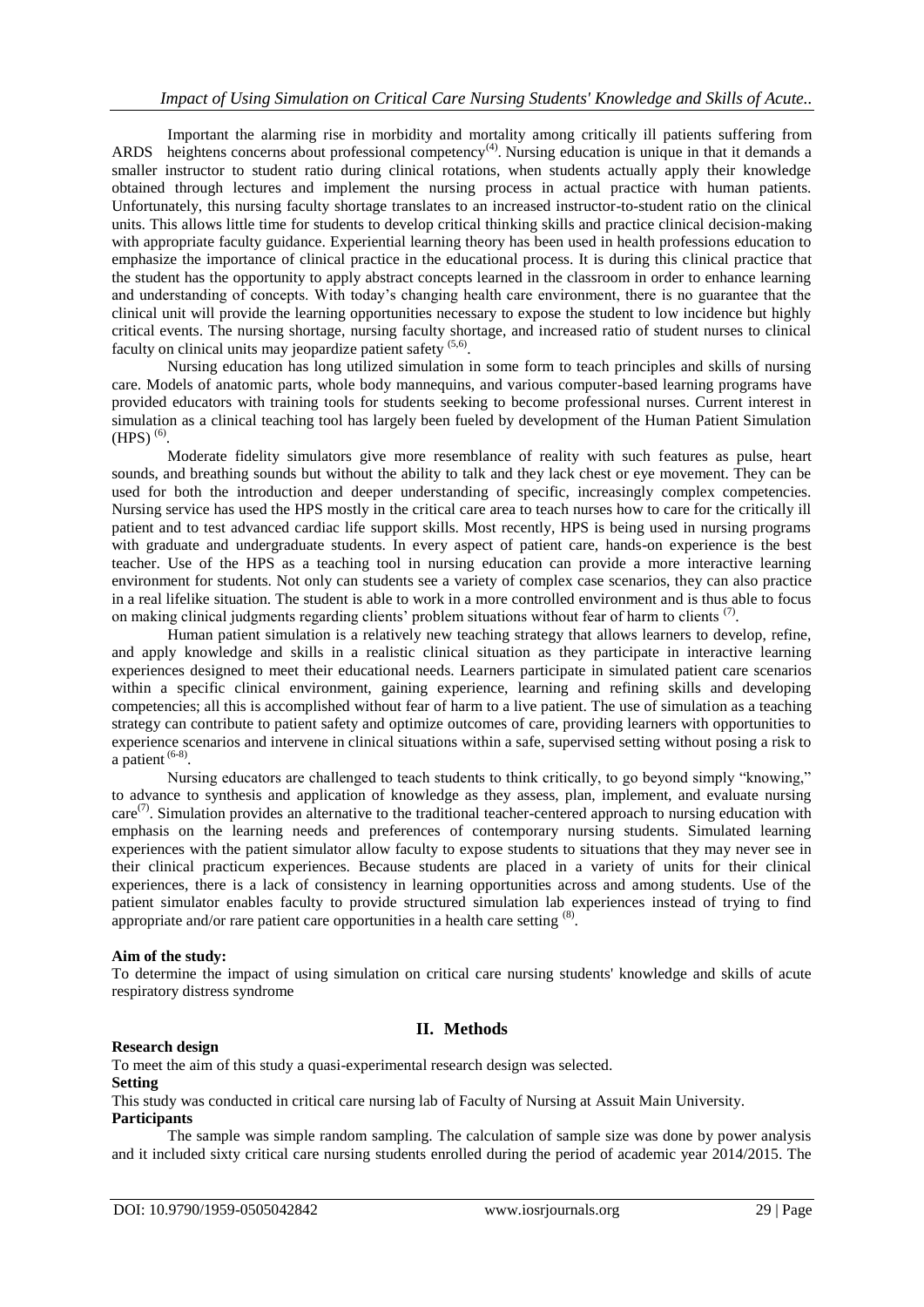critical care nursing students were randomly assigned into two equal groups: control traditional and study group, 30 per each group

#### **Tools:**

Two tools have been used in this study:

#### **Tool I: Nursing Students' Knowledge and Practice of Acute respiratory distress syndrome Assessment Sheet**

This tool was developed by the researcher based on the related literature to assess nursing students" knowledge and skills in relation to assess the baseline critical care nursing students' knowledge and nursing management regarding ARDS. It included three parts:

#### **Part (1): Socio Demographic Data**

It included data about critical care nursing students' age, marital status, qualification and previous attendance of in-service education /training regarding ARDS.

#### **Part (2): Knowledge Assessment**

This part was used to assess nursing students" knowledge in relation to ARDS in ICU. It consists of sixty questions, using two types of questions (multiple choice 42 questions and true /false 18 questions. Scoring system ranged from (0) for the incorrect answer and (1) for the correct answer. The cut point for "Good" is  $\geq$ 75% of the total score, "fair" is between 50% to less than 75% of the total score, and "poor" is less than 50 % of the total score. It was tested for its reliability by the researcher and the value was (0.87).

#### **Part (3): Students' performance checklist for nursing management of ARDS**

This part was used to assess the baseline critical care nursing students' skills regarding ARDS by using moderate fidelity simulator. It consists of four steps; patient-nurse relationship, symptom recognition, assessment, and nursing interventions of ARDS. It was divided into two columns: done (correct, incorrect) and not done. The score ranged from (0) to not done, (1) to done incorrect, and (2) to done correct performance .It was tested for its reliability by the researcher using Kappa agreement test and the value was (0.85).

#### **Tool II: "Students' Satisfaction Questionnaire":**

This tool was developed by the researcher after reviewing the related literature<sup>(15-7)</sup>. It used to determine the student satisfaction level related to the use of traditional / simulation learning strategy. It consists of 25 statements and it was included items related to structure of teaching method, learning environment, transferability, realism, and effectiveness of teaching method used. Responses ranged from strongly disagree (1) to strongly agree (4).It was tested for its reliability by the researcher using Cronbach"s alpha test and the coefficient value was (0.88).

#### **Data collection**

A pilot study was carried out on six students. The study has been carried out on four phases: first phase, **assessment** of students" knowledge and skills has been done**.** Second phase, **preparation**, ARDS teaching program (lecture and scenario case about ARDS) was developed by the researcher based on reviewing the related literature (9-14) and the data which was obtained as a result of the assessment phase**.** It includes the following components:

#### 1- **General objective**:-

- By the end of teaching program the critical care nursing students' knowledge and skills were improved regarding assessment and nursing intervention of ARDS.
- **2- Intended Learning Outcomes (ILOS):-**
- By the end of teaching program the critical care nursing students' were able to:

## *Knowledge and understanding:*

- Define ARDS in critically ill patients.
- Identify the risk factors for ARDS in ICU.
- Describe the causes of ARDS in ICU.
- Explain the Pathophysiology of ARDS in critically ill patients.
- State the different stages of ARDS in ICU.
- Discuss the nursing role toward the prevention of ARDS complications in critically ill patients.
- Recognize treatment suitable for ARDS in critically ill patient.

#### *Intellectual capabilities:*

- Compare between the different stages of ARDS in critically ill patient.
- Differentiate between the ARDS, and ALI in relation to ratio between pao<sub>2</sub> and fio<sub>2</sub>.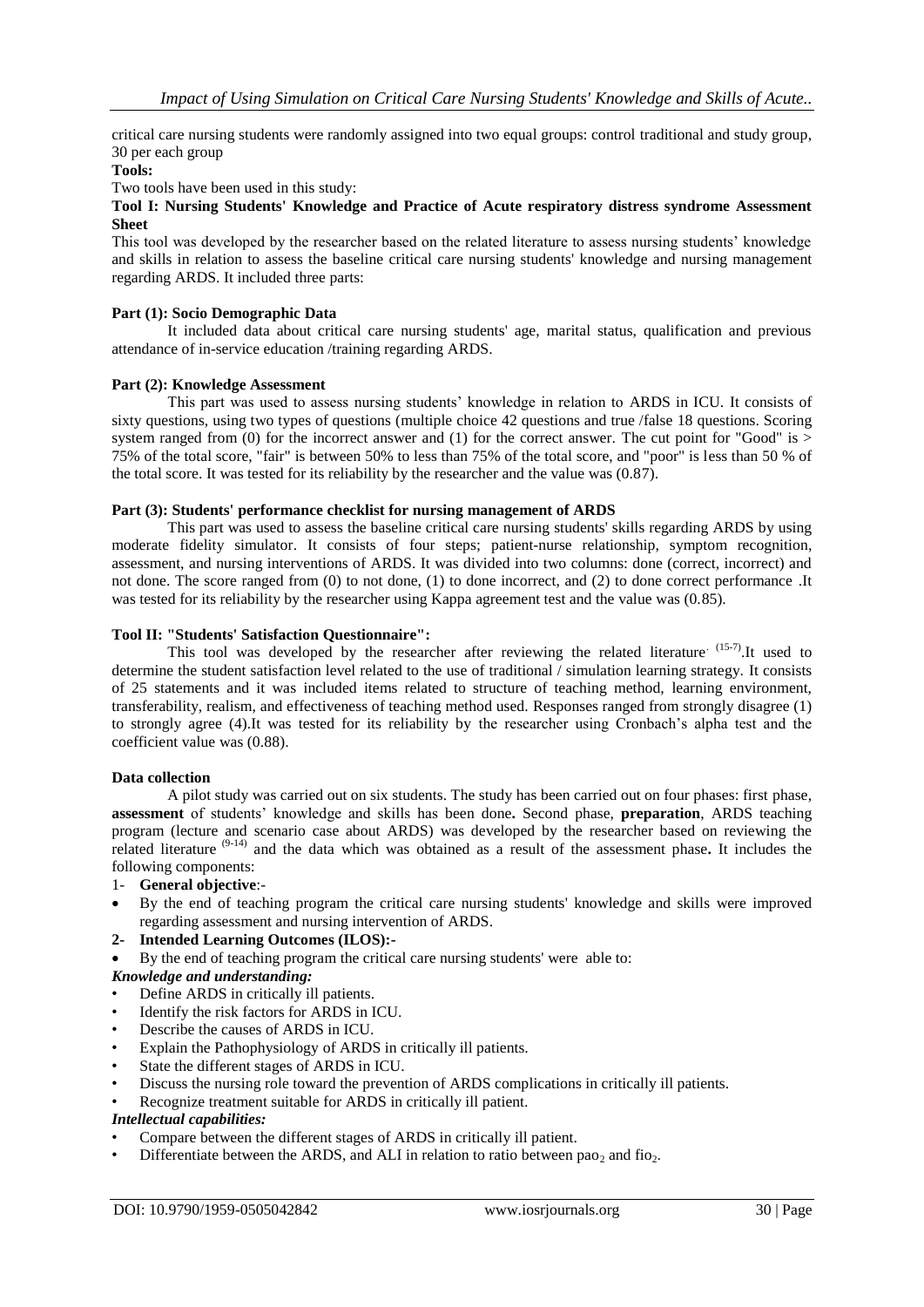## *Professional and practical skills:*

- Assess critically ill patients suffering from ARDS in ICU.
- Implement nursing intervention for critically ill patient suffering from ARDS.
- *General and transferable skills:-*
- Communicate effectively with critically ill patient suffering from ARDS.

## **The Contents of the program:**

- The theoretical contents was focus on; lecture about definitions, risk factors, hallmark features, Pathophysiology, stage, diagnosis, differentiation diagnosis, medical management , nursing care and complication of ARDS.
- The practical content was focus on scenario case about assessment and nursing intervention of ARDS in ICU.

#### **III. Implementation phase for simulation based learning group**

#### **- For the theoretical content:**

The program was implemented six times for the six subgroup of nursing student. All students were divided into small groups five in each. All groups were exposed to the lecture by PowerPoint presentations about ARDS. Each group of students was exposed to 4 sessions; each session toke about 30 minutes.

- Session I: included the definition, risk factors, and hallmark features of ARDS in ICU..
- **Session II:** included Pathophysiology, and stages of ARDS.
- **Session III:** included signs and symptoms, diagnosis and differentiation diagnosis of ARDS.
- **Session IV:** included medical management, nursing care and complication of ARDS
- $\triangleright$  In first session the researcher met the participants and explained the objectives, contents, and evaluation of the teaching program.
- Group discussion was encouraged with continuous feedback to ensure understanding and achievement of intended learning outcomes.
- $\triangleright$  An open channel of communication was established between the researcher and critical care nursing students to verify any misconception and answer any question and reinforce correct actions.
- $\triangleright$  In last session the researcher summarized and emphasized the important points of ARDS in the ICU.

## **- For practical contents:**

## **1- Presimulation student preparation:**

Instructions to the each subgroup of students should be:

- Prior to simulation, complete assigned readings, case materials.
- Prompt to your assigned simulation time.
- Dress as in clinical.
- Wear name badge.
- Bring stethoscope.
- Address and treat mannequin as though a patient.

#### **2-Presimulation briefing**

Each subgroup of students is oriented to the mannequin and the learning environment. Then given case scenario included written clinically based patients' information related to ARDS physical examination, diagnostic test and medical management with some incomplete, uncertain or insufficient information to better reflecting the reality of clinical practice. Students are encouraged to uncover and examine and touch the mannequin, listen to the breath sounds, assess cough, palpate the pulses, and count the respiratory rate. The voice of the mannequin is demonstrated. It is important to remind students that they are to treat the mannequin as they would a patient in the scenario.

#### **3- Intrasimulation:**

Student in each subgroup were asked to assess, begin primary intervention and evaluate the effectiveness of these interventions for patient with signs and symptoms of acute respiratory distress syndrome by using human patient simulator.

#### **4-Postsimulation:**

The researcher debriefing the simulation to correct any misinformation or improper practice techniques the students may demonstrate.

**Traditional learning group**: nursing students in control group exposed to the traditional training through conference about ARDS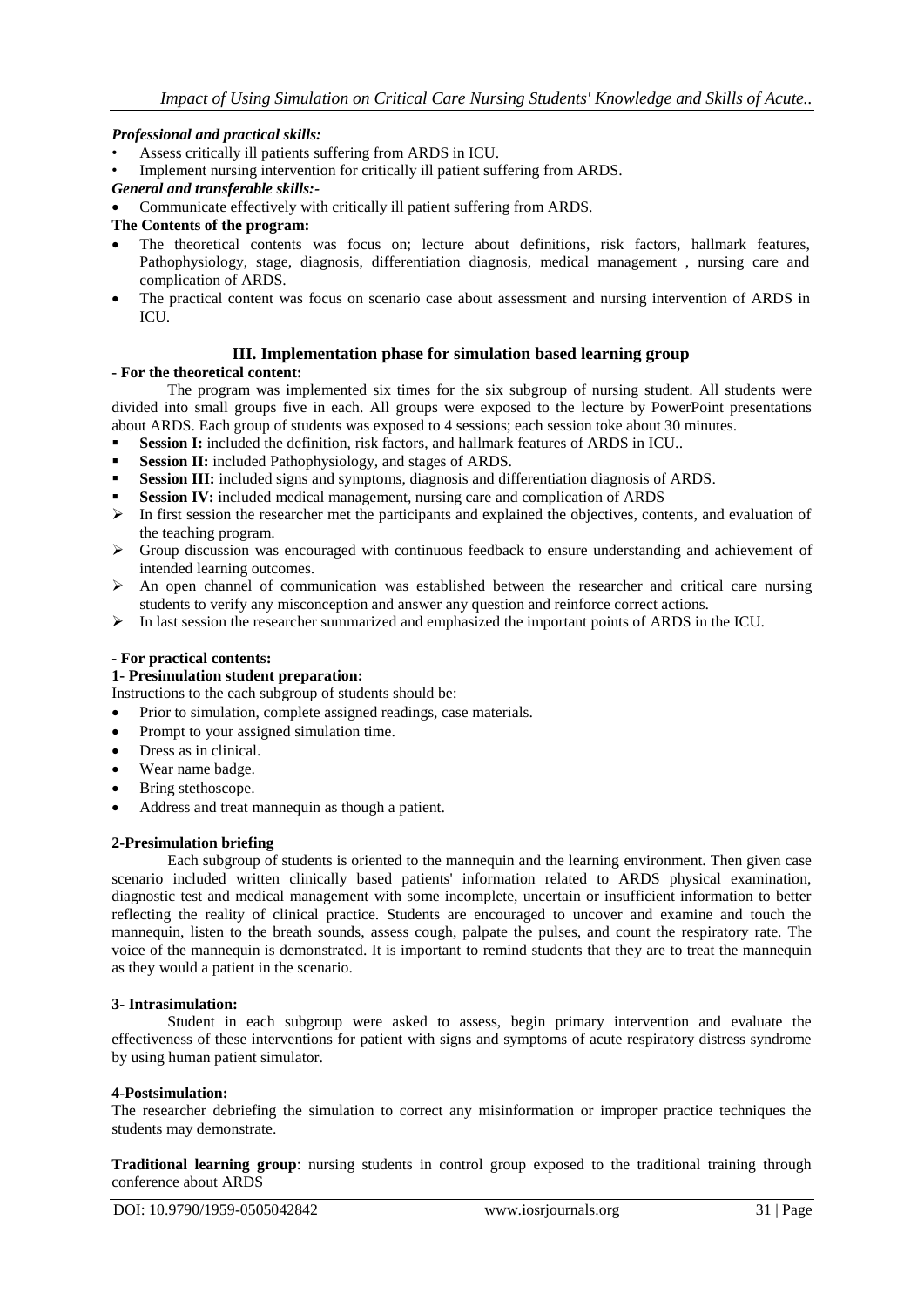# **IV. Evaluation phase**

- Reassessment of nursing students' knowledge was done using the *"Acute respiratory distress syndrome Assessment Questionnaire"(tool I)* immediately after finishing all sessions to determine the impact of teaching program on the students' knowledge regarding ARDS.
- Assessment of nursing students' skills was done using the *"Performance checklist for assessment and nursing intervention of ARDS" (tool II)* to determine the impact of simulation learning strategy on the students' skills regarding ARDS in critically ill patients.
- Assessment of students' satisfaction level related to the use of traditional / simulation learning strategy was done using *"Students' Satisfaction Questionnaire"(Tool III)*.
- Data were collected by the researcher during approximately 3 months starting from 20<sup>th</sup>February 2015 to  $20<sup>th</sup>$  April 2015.

## **Statistical analysis:**

The raw data were coded and transformed into coding sheets. The results were checked. Then, the data were entered into SPSS system files (SPSS package version 20) using personal computer. Output drafts were checked against the revised coded data for typing and spelling mistakes. Finally, analysis and interpretation of data were conducted.

- Descriptive statistics including frequency, distribution, mean, and standard deviation were used to describe different characteristics.
- Chi-square test used to compare between categorical variables where compare between continuous variables by independent and paired t-test. Continuous variables were tested for normal distribution using KolmogoroveSmirnov test and Q-Q Plots.
- $\bullet$  A two-tailed  $p < 0.05$  was considered statistically significant.

## **Ethical considerations:**

- The researcher explained to the critical care nursing students the objectives of the study orally, additionally to the written explanations on the covering letter of questionnaire.
- Critical care nursing students were assured about the confidentiality of the data collected and the right to refuse to participate in the study.

#### **III. Results**

The aim of this study is to determine the impact of simulation on critical care nursing students' knowledge and skills regarding the assessment and nursing intervention of acute respiratory distress syndrome. To fulfill this aim the current study results presented in the following order:

#### **Part I: studied critical care nursing students' characteristics**

Table (1): shows the distribution of the studied critical care nursing students according to their characteristics. This table indicates that all studied nursing students (100%) aged between 20 to less than 25 years old and single. Moreover, more than two third (66.7%) of nursing students' in control group did not attend education/training program about ARDS. While less than two third (60%) of studied nursing students' did not attend education/training program about ARDS. The same table presents that there are no statistical significant differences between the study and control group of nursing students.

Part II: studied critical care nursing students' level of knowledge.

## **Part II: studied critical care nursing students' level of knowledge before and after application of traditional conference/simulation based learning about ARDS.**

**Table (2):** demonstrates distribution of the studied critical care nursing students' level of knowledge before and after application of teaching program/traditional conference about ARDS. It was found that the majority of nursing students in both group had poor level of knowledge before application of teaching program about ARDS (96.7, 93.3 respectively). Moreover, all of the nursing students (100%) in study group had good level of knowledge after application of teaching program about ARDS. The majority of nursing students (83.3%) in control group had poor level of knowledge after application of traditional conference regarding ARDS.

From this table, it can be noted that there are statistical significant differences between the study and control group level of knowledge after application of traditional conference/simulation based learning about ARDS.

**Table( 3)** presents the mean score percentage of the studied critical care nursing students' level of knowledge before and immediately after application of teaching program / traditional conference about acute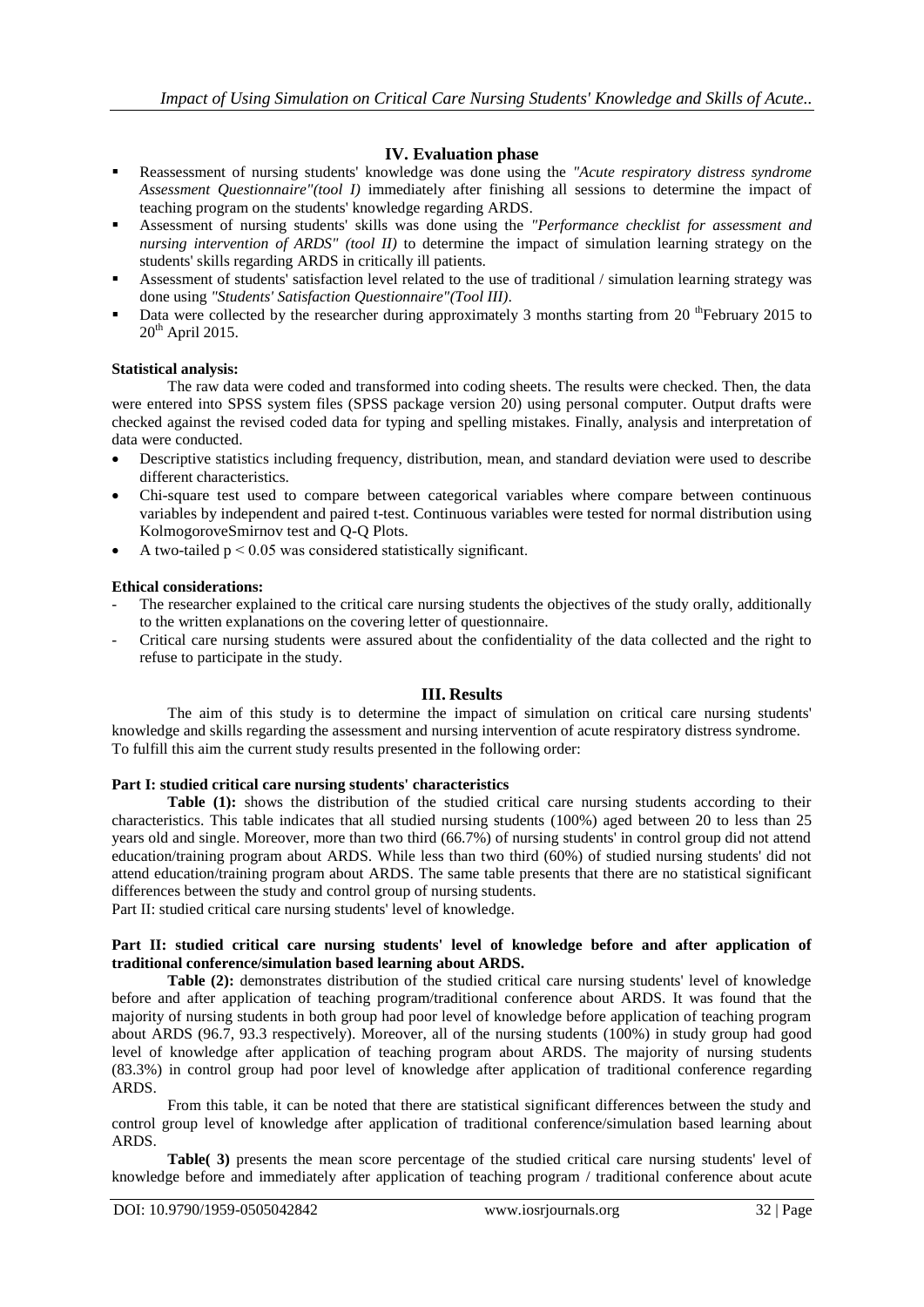respiratory distress syndrome. It was observed that there are statistical significant differences between the nursing students' level of knowledge before and after application of teaching program in relation to definition, causes, Pathophysiology, diagnosis, nursing care, medical management and complications of ARDS in study group (p**<0.001\*\*).** 

From this table, it can be noted that there are statistical significant differences between the nursing students' level of knowledge before and after application of traditional conference in relation to definition and nursing intervention of ARDS in control group( p<**0.002\*\*,P<0.022\* respectively)**. Statistical significant differences were observed between the nursing students' level of knowledge after application of teaching program / traditional conference about ARDS in both group **(P<0.001\*\*)**. Moreover, no statistical significant differences were observed between the nursing students' level of knowledge before application of teaching program/ traditional conference about ARDS in both group **(P**<0.327).

## **Part III: studied critical care nursing students' level of performance for their skills after application of teaching program using simulation based learning regarding ARDS**

**Table (4):** illustrates distribution of the studied critical care nursing students' level of performance for their skills after application of teaching program using simulation based learning regarding ARDS. It was found that all of nursing students (100%) in study group had good level of performance for their skills after application of simulation based learning about ARDS. Moreover, the majority of nursing students (96.7%) in control group had poor level of performance for their skills after application of traditional conference about ARDS. From this table, it can be noted that there are statistical significant differences between the study and control group level of performance for their skills after application of traditional conference/ simulation based learning about  $ARDS(P<0.001^{**})$ .

**Table (5):** explain the mean score percentage of the studied critical care nursing students' level of performance for their skills after application of traditional/simulation based learning regarding ARDS. It was found that the highest mean score percentage of nursing students' level of performance for their skills after application of simulation based learning in relation to endotracheal tube care  $(33.3\pm0.9)$ . While that the highest mean score percentage of nursing students' level of performance for their skills after application traditional conference in relation to tracheal suction (21.6+3).

## **Part IV: Relationships**

**Table (6):** describes relationship between the studied nursing students' level of knowledge regarding ARDS and their characteristics. It was observed that there are statistical significant differences between the nursing students' level of knowledge before and after application of teaching program using simulation based learning regarding ARDS in study group and their different age, marital status, qualification and attendance to training program about ARDS. From this table, it can be noted that there are statistical significant differences between the nursing students' level of knowledge in control group and the nursing students' age (less than 20 years old) , marital status (single), their qualifications (secondary school) and no previous attended training courses about ARDS.

**Table (7):** illustrates relationship between the studied nursing students' level of performance for their skills regarding ARDS and their characteristics. It was found that there are statistical significant differences between the nursing students' level of performance after application of simulation based learning/ traditional conference regarding ARDS and their different age, marital status, qualification and attendance to training program about ARDS.

## **Part V: studied critical care nursing students' according to their satisfaction level regarding traditional/ simulation learning strategy**.

**Table(8):** reveals distribution of the studied critical care nursing students' according to their satisfaction level regarding structure, transferability, and realism of traditional/ simulation learning strategy. This table shows that all of the nursing students in study group (100%) reported that the simulation based learning helped them to clearly understood the objectives, while less than two third (60%) of control group reported that the traditional based learning helped them to clearly understood the objectives. The majority of nursing students in study group reported that the simulation based learning provide adequate length of time with enough information in a clear matter , helpful and effective and helped them to better understand nursing concepts (93.3,93.3.96.9,93.3 respectively). While the majority of nursing students (83.4 %) in control group reported that the traditional based learning was adequate length of time.

The same table indicates that the all nursing students in study group agreed and strongly agreed that simulation learning environment was conducive, constructive and learned them from the comments made by researcher. Moreover, less than two third of the nursing students in control group agreed and strongly agreed that traditional learning environment was constructive and learned them from the comments made by researcher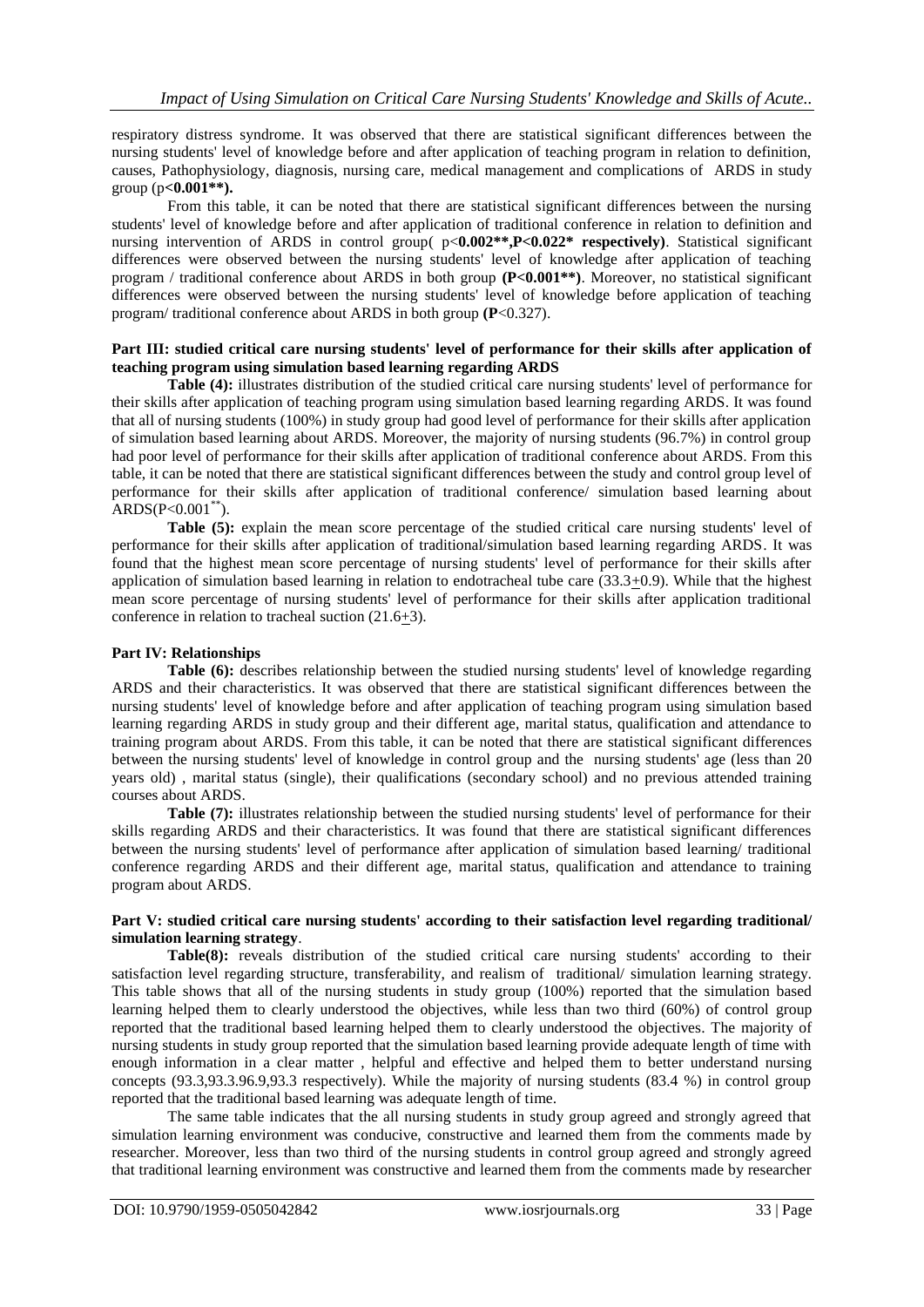(63.4, 63.4 respectively). All of the nursing students (100%) in study group reported that the simulation based learning experiences can be transferred to the clinical setting and helped them to improve their clinical practice. More than two third of nursing students in control group (66.7%) agreed and strongly agreed that traditional learning helped them to improve their clinical practice.

Furthermore, the same table presents that the majority of nursing students in study group agreed and strongly agreed that simulation learning environment was recreates real-life situations, realistic and experiences can be a substitute for clinical experiences in the hospital (90%.96.9%,96.9% respectively).while less than two third of nursing students (60%) in control group agreed and strongly agreed that traditional learning experiences can be a substitute for clinical experiences in the hospital.

Statistical significant differences were observed between the nursing students study and control group related to the traditional/simulation learning helped them to clearly understand the objectives, effective, provided enough information in a clear matter, and the environment was conducive and the experiences can be transferred to the clinical setting.

**Table (9):** describes distribution of the studied critical care nursing students' according to their satisfaction level regarding the value of traditional/ simulation learning strategy. This table reveals that all nursing students (100%) in study group agreed and strongly agreed that the simulation based learning helped them to less nervous in the clinical setting when providing care for similar patients, become more motivated to learn, enhanced their interaction with the researcher, enhanced their learning, was a valuable learning experience and help them to stimulate critical thinking abilities. All nursing students (100%) in study group disagreed and strongly disagreed that the simulation based learning provokes their anxiety. The majority of nursing students in control group agreed and strongly agreed that traditional learning strategy allowed them to diagnose the learning needs and enhanced their interaction with the researcher (80%,80% respectively).Half of nursing students (50%) in control group agreed and strongly agreed that traditional learning strategy that traditional learning strategy provokes their anxiety.

Statistical significant differences were observed between the nursing students study and control group related to that the traditional/simulation learning helped them to less nervous in the clinical setting when providing care for similar patients, become more motivated to learn, enhanced learning and thinking abilities and provokes their anxiety in the clinical setting.

#### **IV. Discussion**

Critical care nursing students have minimal opportunities to work in a critical care setting during their clinical practicum, yet it is important that they recognize signs of deterioration in patient status and are knowledgeable about appropriate assessments and interventions. Students on the clinical unit have limited opportunities to participate in emergent situations. The patient simulator allows for purposeful exposure to critical care scenarios that the learner may not encounter in the clinical practicum. Acquisition of this type of experience is important because the nurse needs to intervene promptly to prevent adverse patient outcomes  $\overline{^{(6)}}$ .

Simulation allows students to be immersed in critical care scenarios, requiring them to be active participants identifying pertinent changes in patient status and intervening appropriately, in a timely manner, to effectively treat the changes or to limit adverse outcomes. Even if they do not intervene appropriately or quickly enough and the simulated patient dies, there is educational value to be gained through debriefing  $^{(8)}$ . Therefore this study was carried out to determine the impact of simulation on critical care nursing students' knowledge and skills regarding the assessment and nursing intervention of acute respiratory distress syndrome.

#### **Critical nursing students' knowledge regarding ARDS:**

Acute respiratory distress syndrome (ARDS) represents a complex clinical syndrome (rather than a single disease process) and carries a high risk of mortality. The severity of the clinical course, the uncertainty of the outcome, and the reliance on the full spectrum of critical care resources for treatment means that the entire health care team is challenged. A key role for the critical care nurse is early detection and prevention of ARDS. Evidence suggests that lack of education is a major reason for poor recognition rates by nurses and other health care workers. Therefore, with respect to ARDS, it is essential for critical care nursing students to be knowledgeable of risk factors, assessment tools and protocols, and preventive strategies<sup>(4)</sup>.

Results of the current study revealed that the nursing students' level of knowledge before application of traditional conference/simulation based learning about ARDS was generally poor because of insufficient knowledge and minimal educational emphasis on ARDS in nursing schools, faculty of nursing ,absence of teaching materials, human patient simulators for undergraduate nursing education about assessment and intervention of ARDS in ICU and absence of in service education and training program regarding ARDS in critically ill patient.

Jeffries & Rizzolo  $(2012)^{(18)}$  supported the current study result, they found that the use of human patient simulators for undergraduate nursing education and evaluation offers an excellent means by which to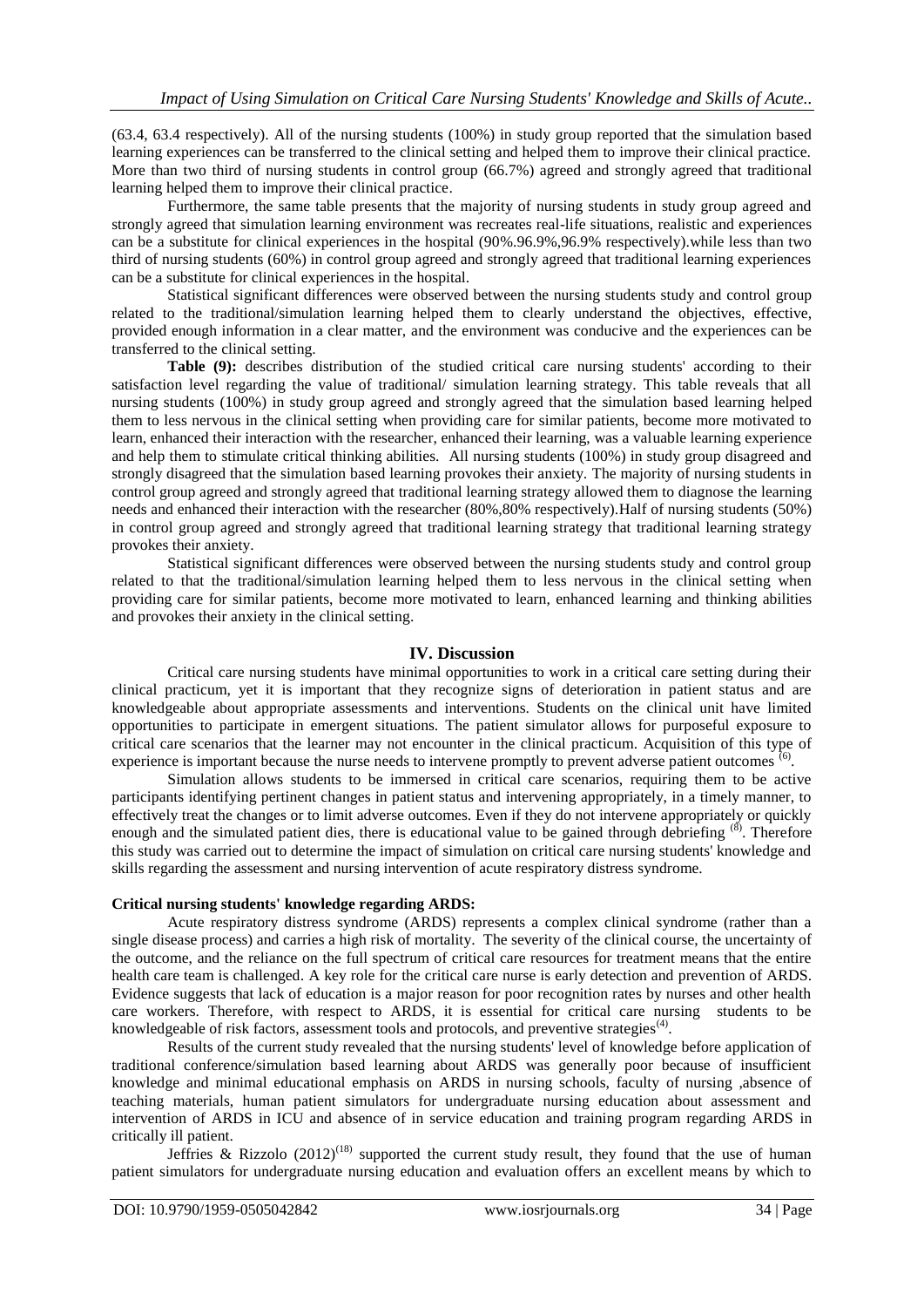provide learning experiences and to measure competency of knowledge and skills. In the simulation lab, students collaborate in patient care as they conduct assessments; monitor physiologic parameters such as vital signs, heart sounds, breath sounds, and symptoms; perform nursing interventions; obtain and carry out physician"s orders; administer medications; and evaluate patient responses. This type of learning activity allows the learners to synthesize and apply knowledge they have gained from structured courses and/or clinical experiences.

Human patient simulation is a relatively new teaching strategy that allows learners to develop, refine, and apply knowledge and skills in a realistic clinical situation as they participate in interactive learning experiences designed to meet their educational needs<sup> $(17)$ </sup>. Nursing educators are challenged to teach students to think critically, to go beyond simply "knowing," to advance to synthesis and application of knowledge as they assess, plan, implement, and evaluate nursing care. Simulation provides an alternative to the traditional teachercentered approach to nursing education with emphasis on the learning needs and preferences of contemporary nursing students. The present study indicated that the level of nursing students' knowledge after application of simulation based learning about ARDS was generally good. This may be due to knowledge developed through application of the teaching program with PowerPoint presentations to the critical care nursing students which focus on; definitions, incidence, causes and risk factors, pathophysiology, diagnosis, medical management and nursing intervention about ARDS.

In this respect, Bambini, et al.  $(2013)^{(19)}$  recommended that induction of simulation based learning experiences about ARDS can be effective in increasing student"s knowledge and self-efficacy in performing clinical skills. They noted that simulation may provide the bridge between theory and clinical practice by providing a safe learning environment.

The present study indicated that the level of nursing students' knowledge after application of traditional conference learning about ARDS was generally poor. This may be due to lack of consistency in students' clinical experiences. The traditional model of undergraduate clinical education dictates that students are assigned to groups of 18, supervised by a clinical faculty, working in a health care setting for several hours at a time. Students are placed throughout hospitals and community agencies, working on a variety of units. There is inevitably lack of consistency in student learning experiences. Even students assigned to the same unit will encounter individual patients with unique problems and needs. It is impossible to assure that every student who graduates from a nursing education program will have had the same opportunity to provide care for any specific type of patient.

Results of the present study revealed that a statistical significant differences between the study and control group level of knowledge after application of traditional conference/simulation based learning about ARDS. The same result was found in the study of Jeffries & Rizzolo  $(2012)^{(18)}$  found that a statistically significant differences between pre- and posttest scores for students' knowledge and showed improvement in knowledge gain after application of sumilation based learning about ARDS. In respect to Radhakrishnan et al  $(2013)^{(20)}$  recommended that the use of Human patients simulation significantly improves three outcomes integral to clinical reasoning: knowledge acquisition, critical thinking, and the ability to identify deteriorating patients.

Linier and colleagues  $(2012)^{(21)}$  demonstrated the effectiveness of scenario-based simulation training on nursing students" clinical skills and competence. A sample of 99 undergraduate nursing students in the United Kingdom was divided into control and experimental groups, with the experimental group being exposed to patient simulation training using the Laerdal SimMan. Students in both groups completed a pretest and posttest as well as a questionnaire. There was a statistically significant difference in the mean scores of the two groups from pretest to post-test, with the experimental group demonstrating higher overall scores.

## **Critical care nursing students' skills regarding ARDS:**

The use of simulation as a teaching strategy in assessment and nursing care of acute respiratory distress syndrome can contribute to patient safety and optimize outcomes of care, providing learners with opportunities to experience scenarios and intervene in clinical situations within a safe, supervised setting without posing a risk to a patient. The present study indicated that the nursing students level of performance for their skills after application of simulation based learning were generally good. This may be due to Simulation allows a condensing of vital learning experiences that assists the nursing students in developing clinical reasoning and decision making skills. Additionally, a simulation can be repeated to allow students to correct misconceptions, fill in knowledge gaps, and performe clinical skills. This can be beneficial in boosting self-confidence and selfesteem as students are learning to think and act like nurses. The nursing students actively particiated in the care of the human patient sumilation. The students' response are performed under real time and in a realistic setting as oppesed to the imagineed setting of conference or lectures.

These findings are in the line with another studies conducted by Alinier et al.,  $(2012)^{(22)}$ ; Radhhakrishnan et al  $(2013)^{(20)}$  which suggested the effectiveness of human patient sumilation on clinical skill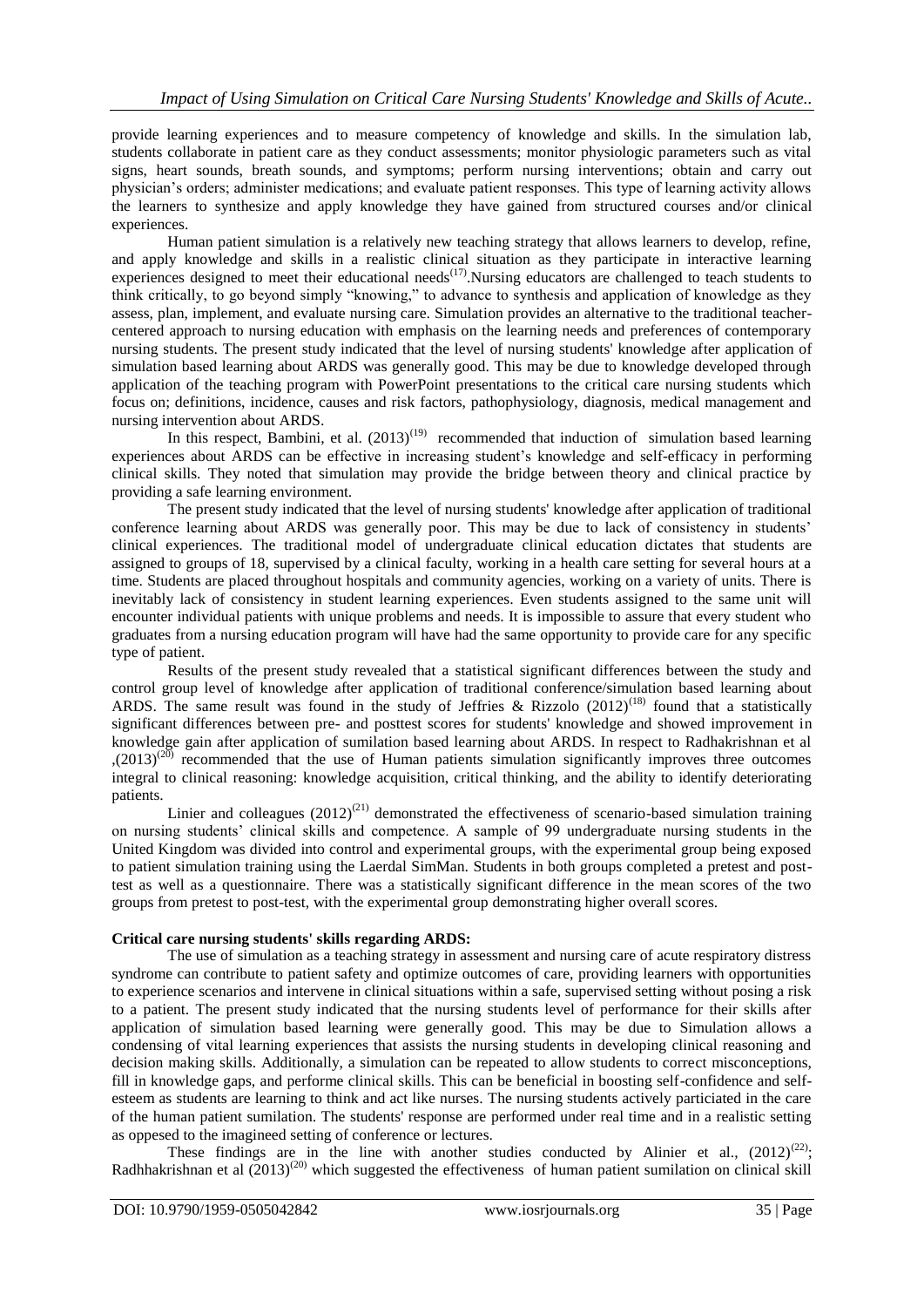performance. Although clinical skill performance was assessed at various intervals and with different methods, the results indicate that the nursing students level of performance for their skills were generally good after application of simulation based learning and nursing students had significantly higher skills identification and vital signs assessment.The Simulated learning experiences with the patient simulator allow faculty to expose students to situations that they may never see in their clinical practicum experiences.

The present study indicated that the level of nursing students' skills after application of traditional conference learning about ARDS was generally poor. This may be due tothe students are placed in a variety of units for their clinical experiences, there is a lack of consistency in learning opportunities across and among students. Many variables influence student learning experiences in the clinical setting. These include such things as patient acuity and diagnosis, facility access, time of day, as well as clinical and teaching expertise of clinical instructors and nursing staff. Furthmore, unpredictable working environments, the need to consider patients' comfort and safety, increased attention to patients' rights and self-determination, and the shortage of field training personnel compared to the number of students. Therefore, observation-oriented practical education needs to be conducted. As a result, the satisfaction of nursing students with their clinical practice education is low and the opportunity of obtaining sufficient clinical competency through practical education is limited

Results of the present study revealed that a statistical significant differences between the study and control group level of performance for their skills after application of traditional conference/simulation based learning about ARDS. The findings of the current study were in line with; Hoffmann et al.(  $2015)^{(23)}$ ; Howard,  $(2012)^{(24)}$  Jeffries & Rizzolo(  $2006$ )<sup>(18)</sup>, they reported that a statstically significant improvement in the level performance post sumulation compared with traditional lecture. This in line with Benner et al  $(2011)^{(25)}$  reported that the students who recieved human patient sumilation instructional methods achieved significantly higher level in performance than did those who received the traditional lecture.

## **Relationship between nursing students' knowledge and skills regarding ARDS and their characteristics**

Few papers have addressed the predictive relationship between the demographic variables such as; age, qualifications, marital status, and attendance to training program about ARDS and nursing students' level of knowledge and skills. The result of the current study revealed that statistical significant differences between the nursing students' level of knowledge and skills regarding ARDS in study group and their different age, marital status, qualification and attendance to training program about ARDS. This may be attributed to the highest level of qualification had an association with knowledge attainment and the fact that previous training about ARDS plays important role for acquiring knowledge and clinical practice. In contrast to the finding of the current study, Aliner et al  $(2012)$ <sup> $(22)$ </sup> found no significant difference in the level of nursing students' knowledge and skills regarding ARDS after application of simulation based learning/ traditional case study and their different age, marital status, qualification and attendance to training program about ARDS .

## **Student satisfaction level related to the use of traditional / simulation learning strategy:**

Clinical simulations in nursing education are used to provide opportunities to practice patient care skills in a nonthreatening and safe environment. Nurse educators have used patient care simulations to enhance learners' experiences believing that when a previously simulated experience is encountered in real life, the student will be able to understand and successfully manage the situation. Simulations should help students learn necessary cognitive and psychomotor skills and allow them to develop confidence or the self-efficacy needed to perform appropriate and correct nursing actions when similar real patient situations are encountered. Until now, nursing service has used the HPS mostly in the critical care area to teach critical care nurse how to care for the critically ill patient and to test advanced cardiac life support skills. Most recently, HPS is being used in nursing programs with graduate and undergraduate students. In every aspect of patient care, hands-on experience is the best teacher.

*Regarding the structure of simulation/traditional based learning the nursing students in the current study* reported that the simulation based learning helped them to clearly understood the objectives, provided adequate length of time with enough information in a clear matter, effective and helped them to better understand nursing concepts. While two third of nursing students in control group in the current study reported that traditional based learning helped theme to clearly understand the objectives and adequate length of time.

This finding is in line with the studies of Calaluce, and Kallen  $(2013)^{(26)}$  which revealed that the majority of students and faculty felt the simulations were realistic and valuable, only half of the students agreed that skills learned in the simulation were transferable to a real patient care setting. Faculty indicated that simulations reinforced clinical objectives and adequately tested clinical and decision making skills. Concerns of faculty members relative to patient simulator use included extra preparation time and lack of faculty support to use the technology.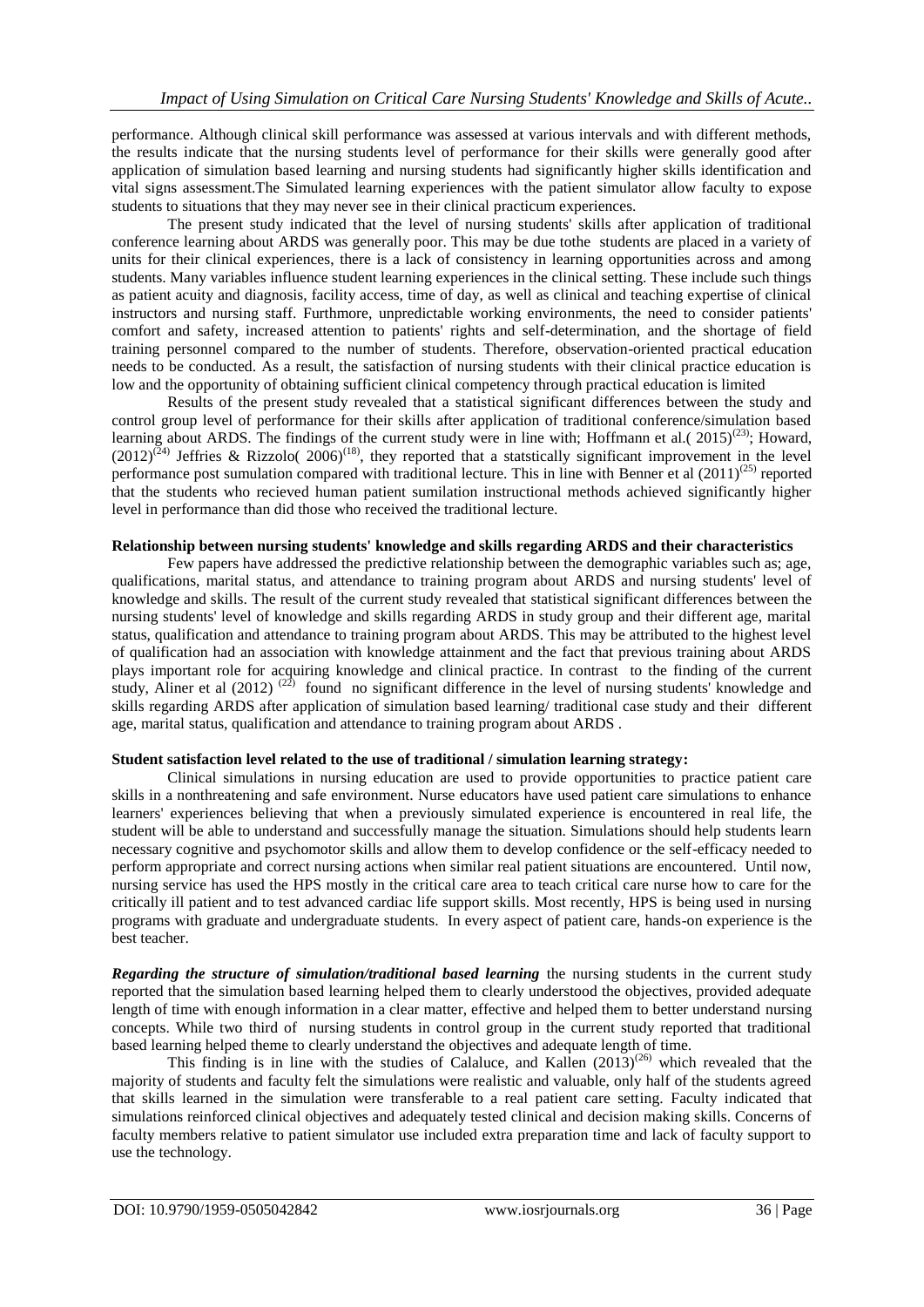*Regarding the learning environment of simulation/traditional based learning* the nursing students in the current study reported that the simulation based learning environment was conducive, constructive and learned them from the comments made by the researcher. Moreover, less than two third of control group in the current study reported that traditional based learning environment was conducive and constructive.

Beaubien and Baker(2014)<sup>(27)</sup> supported the current study result; they found that the use of the human patient simulation as a teaching tool in nursing education can provide a more interactive learning environment for students. Not only can students see a variety of complex case scenarios, they can also practice in a real lifelike situation. The student is able to work in a more controlled environment and is thus able to focus on making clinical judgments regarding clients" problem situations without fear of harm to clients. This entire process provides an environment conducive for focusing on critical thinking, clinical reasoning, and clinical judgment skills as well as acquiring knowledge.

*Regarding the transferability of simulation/traditional based learning* the nursing students in the current study reported that the simulation based learning experiences can be transferred to the clinical setting and helped them to improve their clinical practice. While two third of nursing students in control group reported that the traditional based learning helped them to improve their clinical practice. In this respect, Medley & Horne,  $(2015)^{(28)}$  recommended that the Simulation is an innovative and technologically advanced teaching and learning approach that combines a problem-based approach with experiential learning. The student learns through "doing" and "experiencing", utilizing their knowledge base, psychomotor skills and clinical decision making based.

*Regarding the realism of simulation/traditional based learning* the nursing students in the current study reported that the simulation based learning environment was recreates real-life situations, realistic and experiences can be a substitute for clinical experiences in the hospital. While less than two third of nursing students in control group in the current study reported that traditional based learning experiences can be a substitute for clinical experiences in the hospital. Nevin et al  $(2014)^{(29)}$  supported the current study result, they found that the simulation sessions to be realistic and the majority of participants reported the simulation was useful in developing clinical skills, knowledge, confidence for clinical practice and can be a substitute for clinical experiences in the hospital.

*Regarding the value of simulation/traditional based learning*. The all nursing student in study group agreed and strongly agreed that the simulation based learning helped them to less nervous in the clinical setting when providing care for similar patients, become more motivated to learn, enhanced their interaction with the researcher, enhanced their learning, was a valuable learning experience and help them to stimulate critical thinking abilities.

The result of the current study is supported by Butlas et al  $(2013)^{(30)}$  that asserted the use of human patient simulation providing a foundation for supporting an effective teaching modality. Students reported that the simulation experience helped them recognize their knowledge gap and prepared them understanding the scenario content. Furthermore participants reported that the simulation experience provided them the opportunity to problem solve and critically think the situations during the simulation sessions.

This finding concurs with Kaddoura's  $(2014)^{(31)}$  study in that the report indicate simulation has helped new graduates learn to improve their critical thinking and confidence, and made sound clinical decisions to improve patient outcomes. Students were comfortable with their knowledge of the clinical content covered during the simulation scenario and able to reflect on their own simulation experience. The result of the current study is supported by Clark et al  $(2012)^{(32)}$  who finding that students in the simulation group had higher scores when asked if the experiences were a valuable learning experience as compared to the traditional learning group. Therefore, the students in the simulation group perceived the learning experience to be more valuable than those in the traditional learning group The result of the current study revealed that all nursing students in study group disagreed and strongly disagreed that the simulation based learning provokes their anxiety. In contrast the findings of the current study conducted by Kim H, Lee A et al  $(2015)^{(33)}$  which suggested that the simulation helped nursing students learn how to address the patient effective communication, reducing anxiety, and prioritizing the patients" needs. But, along with the attraction to the technology, there is also the negative aspect of anxiety provoked by the simulation and the expectation for the student to competently complete the exercise.

The current study demonstrated that Statistical significant differences were observed between the nursing satisfaction level in the study and control group related to the use of traditional / simulation learning strategy. The findings of the current study were in line with Howard,  $(2012)^{(24)}$  how found that the significant differences in the level of satisfaction with simulation activities among undergraduate students compared with the case study approach.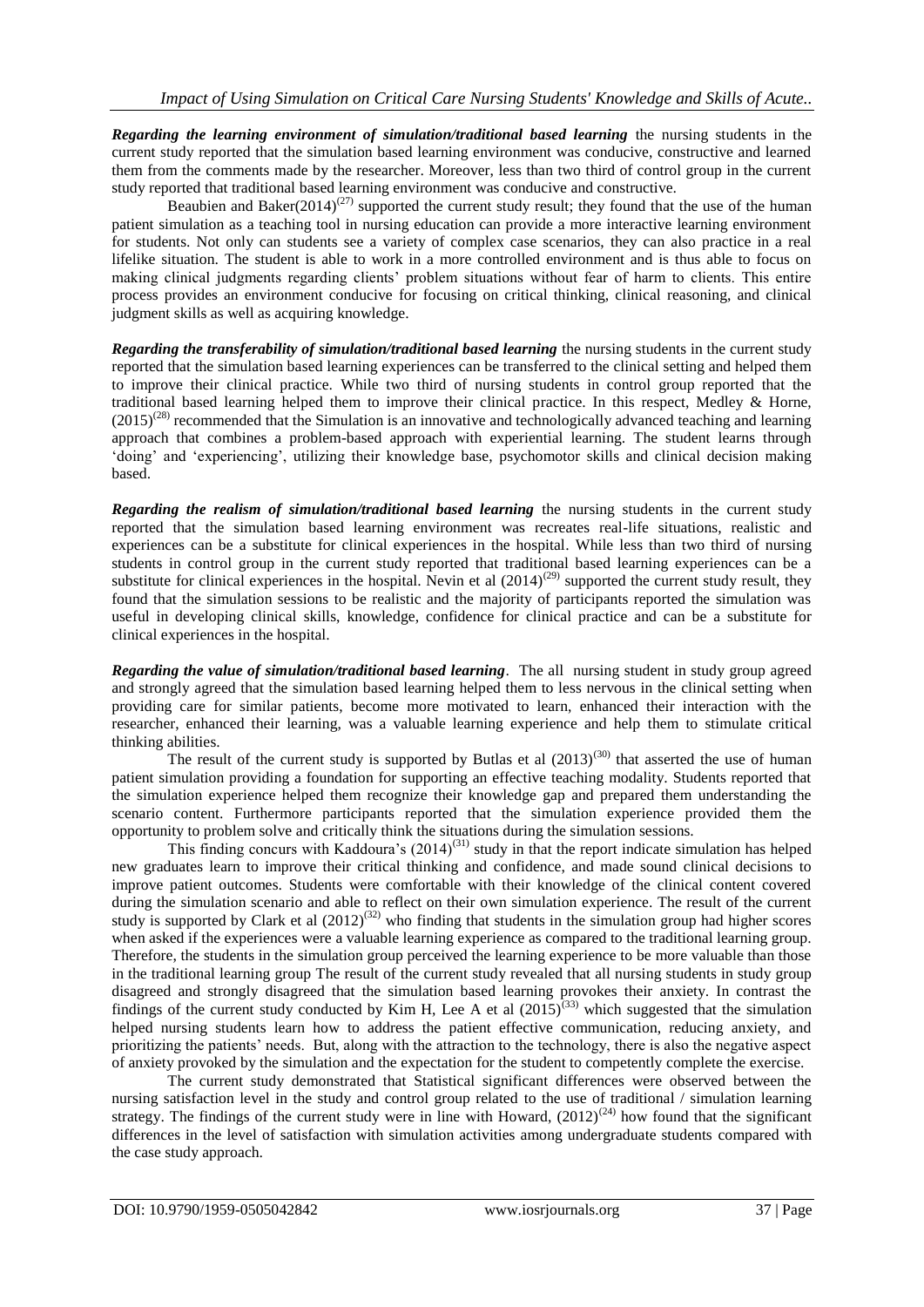Current evidences show that students are expected to obtain knowledge and skills necessary for providing safe and effective patient care in the clinical setting<sup>(34,35)</sup>. Clinical, hands-on practice is crucial for the education of healthcare professionals. Inexperienced students increase the risk of errors, thus putting patients in danger; however students must have the opportunity to practice clinical skills and procedures before working independently with patients. These ethical considerations limit the opportunities students have for practice in the clinical setting. Simulation offers a method to practice skills in a safe environment prior to working with patients in an actual clinical setting. Practicing in this type of simulated, "safe" setting allows students to make mistakes without fear of harming real patients.

**Tables: Table (1):** Distribution of the studied critical care nursing students according to their characteristics

| <b>Nursing</b><br>students'                                    | <b>Study</b> |               | Control  | P. value      |       |  |  |
|----------------------------------------------------------------|--------------|---------------|----------|---------------|-------|--|--|
| characteristics                                                | No.          | $\frac{0}{0}$ | No.      | $\frac{0}{0}$ |       |  |  |
| Demographic data                                               |              |               |          |               |       |  |  |
| Age                                                            |              |               |          |               |       |  |  |
| $20: < 25$ year                                                | 30           | 100           | 30       | 100           | 0.033 |  |  |
| <b>Marital status</b>                                          |              |               |          |               |       |  |  |
|                                                                |              |               |          |               |       |  |  |
| Single                                                         | 30           | 100.0         | 26       | 86.7          | 0.038 |  |  |
| Married                                                        | $\Omega$     | 0.0           | 4        | 13.3          |       |  |  |
| <b>Oualification</b>                                           |              |               |          |               |       |  |  |
| Secondary School                                               | 27           | 90.0          | 30       | 100.0         | 0.368 |  |  |
| technical diploma                                              | 3            | 10.0          | $\Omega$ | 0.0           |       |  |  |
| Attendance of in-service education/training courses about ARDS |              |               |          |               |       |  |  |
| Yes                                                            | 12           | 40.0          | 10       | 33.3          | 0.592 |  |  |
| N <sub>0</sub>                                                 | 18           | 60.0          | 20       | 66.7          |       |  |  |

**Table (2):** Distribution of the studied critical care nursing students' level of knowledge before and after application of teaching program about ARDS

| Students'      | . ب<br><b>Study</b> |               |      |               | Control |               |     |               | <b>P2</b> |             |
|----------------|---------------------|---------------|------|---------------|---------|---------------|-----|---------------|-----------|-------------|
| Knowledge      | Pre                 |               | Post |               |         | Pre           |     |               |           |             |
| regarding ARDS | No.                 | $\frac{6}{9}$ | No.  | $\frac{0}{0}$ | No.     | $\frac{0}{0}$ | No. | $\frac{6}{9}$ |           |             |
| Poor           | 29                  | 96.7          |      | 0.0           | 28      | 93.3          | 25  | 83.3          | 0.554     | $< 0.001**$ |
| Fair           |                     | 3.3           |      | 0.0           | ↩       | 6.7           |     | 16.7          |           |             |
| Good           |                     | 0.0           | 30   | 100.0         |         | 0.0           |     | 0.0           |           |             |
| P. value       | ${<}0.001**$        |               |      |               | 0.224   |               |     |               |           |             |

P1: Comparison between study and control in pre test

P2: Comparison between study and control in post test

\* Significant difference (p<0.05)

\*\* Significant difference (p<0.01)



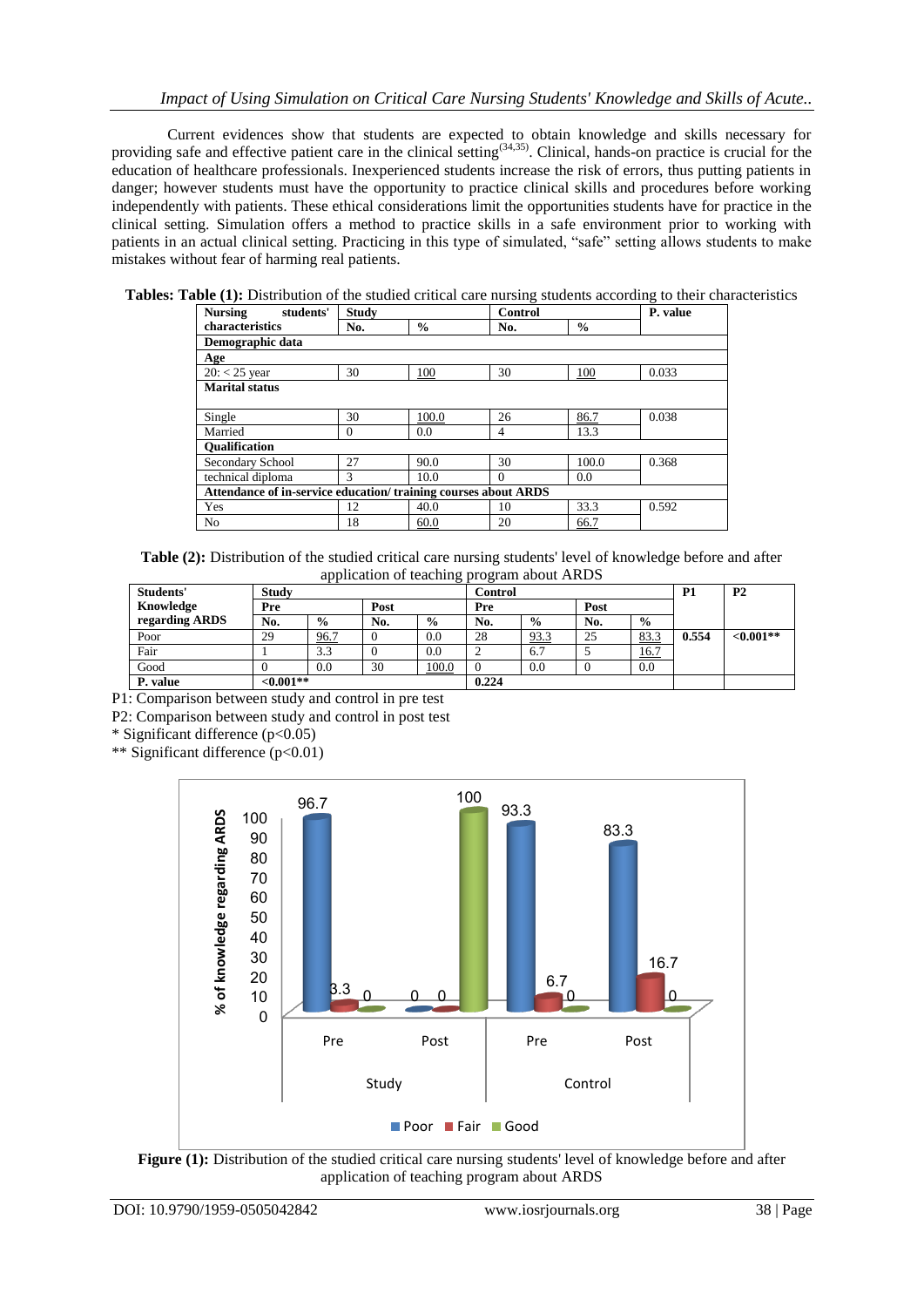| Table(3) the mean score percentage of the studied critical care nursing students' level of knowledge before and |  |
|-----------------------------------------------------------------------------------------------------------------|--|
| immediately after application of teaching program about acute respiratory distress syndrome                     |  |

| Nursing students'           | <b>Study</b> |              | P. value     | Control     |              |           | P1    | P <sub>2</sub> |
|-----------------------------|--------------|--------------|--------------|-------------|--------------|-----------|-------|----------------|
| knowledge<br>regarding ARDS | Pre          | Post         |              | Pre         | Post         | P. value  |       |                |
| Definition                  | $1.9 + 1.2$  | $5.7 + 0.6$  | ${<}0.001**$ | $1.7 + 0.9$ | $2.6 + 1.2$  | $0.002**$ | 0.464 | $< 0.001**$    |
| Risk factors & Causes       | $2.1 + 1$    | $3.9 + 0.3$  | ${<}0.001**$ | $2 + 0.8$   | $2.5 + 1.1$  | 0.076     | 0.777 | $< 0.001**$    |
| Pathophysiology             | $5.2 + 1.6$  | $12.5 + 0.8$ | ${<}0.001**$ | $5.1 + 2.3$ | $5.7 + 2$    | 0.264     | 0.799 | $< 0.001**$    |
| Signs & symptoms            | $4.5 + 2.1$  | $12.7 + 0.5$ | ${<}0.001**$ | $4.3 + 2.1$ | $4.7 + 2.2$  | 0.479     | 0.711 | $< 0.001**$    |
| Diagnosis                   | $3.1 + 1.1$  | $6.8 + 0.4$  | $< 0.001**$  | $2.7 + 1$   | $2.9 + 1.2$  | 0.421     | 0.120 | $<0.001**$     |
| Nursing intervention        | $0.9 + 0.7$  | $4 + 0$      | ${<}0.001**$ | $1 + 0.8$   | $1.5 + 0.8$  | $0.022*$  | 0.618 | $< 0.001**$    |
| Medical management          | $3.1 + 1.9$  | $9.8 + 0.5$  | $< 0.001**$  | $3.1 + 1.5$ | $3.4 + 1.5$  | 0.497     | 1.000 | $< 0.001**$    |
| Complications               | $1.2 + 0.7$  | $3 + 0$      | ${<}0.001**$ | $1.1 + 0.8$ | $1.3 + 0.7$  | 0.314     | 0.494 | $< 0.001**$    |
| Total                       | $22 + 4$     | $58.3 + 1.5$ | ${<}0.001**$ | $21 + 4.3$  | $24.6 + 6.9$ | $0.018*$  | 0.327 | $< 0.001**$    |

P1: Comparison between study and control in pre test

P2: Comparison between study and control in post test

\* Significant difference (p<0.05)

\*\* Significant difference  $(p<0.01)$ 

**Table (4):** Distribution of the studied critical care nursing students' level of performance for their skills after application of traditional /simulation based learning regarding ARDS

| <b>Level of Performance</b> | <b>Study</b>             |               | Control | P. value      |            |
|-----------------------------|--------------------------|---------------|---------|---------------|------------|
|                             | No.                      | $\frac{0}{0}$ | No.     | $\frac{6}{9}$ |            |
| Poor                        |                          |               | 29      | 96.           | $<0.001**$ |
| Fair                        |                          |               |         |               |            |
| Good                        | $\overline{\phantom{a}}$ | 100           |         |               |            |



Figure (2): Distribution of the studied critical care nursing students' level of performance for their skills after application of traditional /simulation based learning regarding ARDS

**Table (5)** the mean score percentage of the studied critical care nursing students' level of performance for their skills after application of traditional /simulation based learning regarding ARDS

| <b>Performance checklist</b>       | <b>Study</b>  | <b>Control</b> | P. value       |
|------------------------------------|---------------|----------------|----------------|
| Patient nurse relationship         | $4.7 + 1.5$   | $0.9 + 1$      | $< 0.001**$    |
| Symptom recognition                | $17.8 + 0.8$  | $9.5 + 1.5$    | $< 0.001**$    |
| Assessment                         | $21.7 + 0.6$  | $7.8 + 1.8$    | $< 0.001$ **   |
| Nursing interventions              | $8 + 0$       | $3.8 + 0.9$    | $\leq 0.001**$ |
| Tracheal suction as patient needed | $47 + 1.1$    | $21.6 + 3$     | $< 0.001**$    |
| Endotracheal tube care             | $33.3 + 0.9$  | $14.5 + 3$     | $< 0.001**$    |
| Decreased body temperature         | $7.8 + 0.5$   | $0.3 + 0.7$    | $< 0.001**$    |
| <b>Total mean score</b>            | $140.2 + 1.9$ | $58.4 + 5$     | $<0.001**$     |

DOI: 10.9790/1959-0505042842 www.iosrjournals.org 39 | Page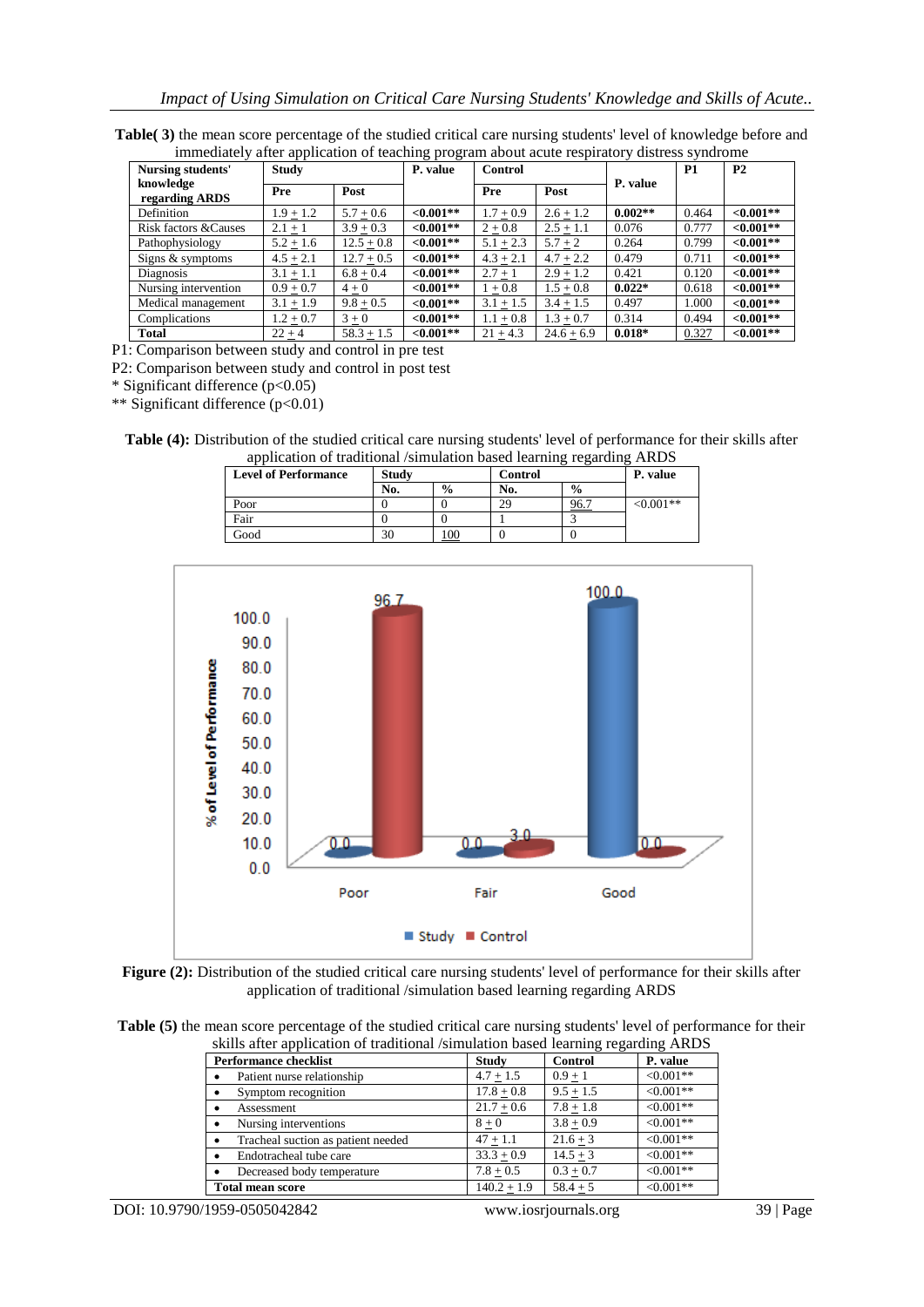| Nursing students' characteristics |                                                  |              | Nursing students' level of knowledge |                                     |              |          |  |  |  |
|-----------------------------------|--------------------------------------------------|--------------|--------------------------------------|-------------------------------------|--------------|----------|--|--|--|
|                                   | <b>Simulation group</b>                          |              | P. value                             | <b>Traditional conference group</b> | P. value     |          |  |  |  |
|                                   | <b>Pretest</b>                                   | Post-test    |                                      | <b>Pretest</b>                      | Post-test    |          |  |  |  |
| Age                               |                                                  |              |                                      |                                     |              |          |  |  |  |
| $<$ 20 year                       | $22.8 + 4.6$                                     | $58.7 + 0.8$ | $<0.001**$                           | $19 + 3.2$                          | $25.9 + 7.9$ | $0.010*$ |  |  |  |
| $20: < 25$ year                   | $21.7 + 3.8$                                     | $58.1 + 1.7$ | $< 0.001**$                          | $22.3 + 4.6$                        | $23.7 + 6.1$ | 0.442    |  |  |  |
| <b>Marital status</b>             |                                                  |              |                                      |                                     |              |          |  |  |  |
| Single                            | $22+4$                                           | $58.3 + 1.5$ | $< 0.001**$                          | $20.8 + 4.5$                        | $24.2 + 7$   | $0.042*$ |  |  |  |
| Married                           |                                                  | ۰            |                                      | $22.3 + 3.1$                        | $27 + 5.6$   | 0.192    |  |  |  |
| <b>Oualification</b>              |                                                  |              |                                      |                                     |              |          |  |  |  |
| Secondary School                  | $22 + 4.1$                                       | $58.3 + 1.5$ | $<0.001**$                           | $21+4.3$                            | $24.6 + 6.9$ | $0.018*$ |  |  |  |
| technical diploma                 | $18 + 0$                                         | $58 + 0$     | $<0.001**$                           |                                     | ۰            |          |  |  |  |
|                                   | <b>Attendance of training courses about ARDS</b> |              |                                      |                                     |              |          |  |  |  |
| Yes                               | $23.2 + 4$                                       | $58.4 + 1.2$ | $<0.001**$                           | $22 + 5.2$                          | $25.7 + 7.6$ | 0.221    |  |  |  |
| No                                | $21.3 + 4$                                       | $58.2 + 1.7$ | $<0.001**$                           | $20.5 + 3.9$                        | $24 + 6.6$   | $0.048*$ |  |  |  |

**Table (6):** Relationship between the studied nursing students' level of knowledge regarding ARDS and their characteristics.

**Table (7):** Relationship between the studied nursing students' level of performance for their skills regarding ARDS and their characteristics

| <b>Nursing students' characteristics</b>         | <b>Nursing students' skills</b> | P. value                            |             |
|--------------------------------------------------|---------------------------------|-------------------------------------|-------------|
|                                                  | <b>Simulation group</b>         | <b>Traditional conference group</b> |             |
| Age                                              |                                 |                                     |             |
| $<$ 20 year                                      | $140.1 + 1.9$                   | $58.8 + 4.5$                        | $<0.001**$  |
| $20: < 25$ year                                  | $140.3 + 1.9$                   | $58.1 + 5.4$                        | $<0.001**$  |
| <b>Marital status</b>                            |                                 |                                     |             |
| Single                                           | $140.2 + 1.9$                   | $57.8 + 4.4$                        | $<0.001**$  |
| Married                                          |                                 | $62 + 7.6$                          | ۰           |
| <b>Oualification</b>                             |                                 |                                     |             |
| Secondary School                                 | $140.3 + 1.9$                   | $58.4 + 5$                          | $< 0.001**$ |
| Technical diploma                                | $142+0$                         |                                     |             |
| <b>Attendance of training courses about ARDS</b> |                                 |                                     |             |
| Yes                                              | $140.3 + 2$                     | $58.1 + 3.7$                        | $< 0.001**$ |
| No.                                              | $140.2 + 1.8$                   | $58.5 + 5.6$                        | $<0.001**$  |

**Table(8):** Distribution of the studied critical care nursing students' according to their satisfaction level regarding the structure and learning environment of traditional/ simulation learning strategy

| <b>Student satisfaction</b>                                          | Control        |                                 |                |                                    | <b>Study</b>   |                              |                                    |               | P value      |
|----------------------------------------------------------------------|----------------|---------------------------------|----------------|------------------------------------|----------------|------------------------------|------------------------------------|---------------|--------------|
|                                                                      |                | &<br>Agree<br>strongly<br>agree |                | Disagree &<br>strongly<br>disagree |                | &<br>Agree<br>strongly agree | Disagree &<br>strongly<br>disagree |               |              |
|                                                                      | N <sub>0</sub> | $\frac{0}{0}$                   | N <sub>0</sub> | $\frac{0}{0}$                      | N <sub>0</sub> | $\frac{0}{0}$                | N <sub>0</sub>                     | $\frac{0}{0}$ |              |
| <b>Structure</b><br>The traditional/simulation learning              |                |                                 |                |                                    |                |                              |                                    |               |              |
| · Helped me to clearly understood the<br>objectives                  | 18             | 60%                             | 12             | 40%                                | 30             | 100                          | $\Omega$                           | $\Omega$      | ${<}0.001**$ |
| • Adequate length of time                                            | 25             | 83.4                            | 5              | 16.6                               | 28             | 93.3                         | $\overline{c}$                     | 6.7           | .059         |
| • helpful and effective                                              | 20             | 66.7                            | 10             | 30.3                               | 29             | 96.9                         | 1                                  | 3.33          | $<0.001**$   |
| • provided me with enough information in a<br>clear matter           | 16             | 53.3                            | 14             | 46.4                               | 28             | 93.3                         | $\overline{c}$                     | 6.7           | $<0.001**$   |
| • helped me to better understand nursing<br>concepts                 | 16             | 53.3                            | 14             | 46.7                               | 28             | 93.3                         | $\overline{2}$                     | 6.7           | .001         |
| <b>Learning environment</b>                                          |                |                                 |                |                                    |                |                              |                                    |               |              |
| • environment was conducive ( (محفزة o my<br>learning                | 17             | 56.6                            | 13             | 43.3                               | 30             | 100                          | $\Omega$                           | $\Omega$      | $<0.001**$   |
| • Feedback provided was constructive (بناء)                          | 19             | 63.4                            | 11             | 36.7                               | 30             | 100                          | $\Omega$                           | $\Omega$      | .003         |
| • Assessed me learned from the comments<br>made by my researcher     | 19             | 63.4                            | 11             | 36.7                               | 30             | 100                          | $\Omega$                           | $\Omega$      | .003         |
| <b>Transferability</b><br>The traditional/simulation based learning: |                |                                 |                |                                    |                |                              |                                    |               |              |
| • Experiences can be transferred (نتنقل) to the<br>clinical setting  | 16             | 53.3                            | 14             | 46.4                               | 30             | 100                          | $\Omega$                           | $\Omega$      | ${<}0.001**$ |
| • helped me to improve my clinical practice                          | 20             | 66.7                            | 10             | 30.3                               | 30             | 100                          | $\Omega$                           | $\Omega$      | .002         |
| • prepared me to practice clinical setting                           | 17             | 56.6                            | 13             | 43.3                               | 28             | 93.3                         | $\overline{2}$                     | 6.7           | .001         |
| <b>Realism</b><br>The traditional/simulation based learning:         |                |                                 |                |                                    |                |                              |                                    |               |              |
| recreates real-life situations                                       | 17             | 56.6                            | 13             | 43.3                               | 27             | 90                           | 3                                  | 10            | .002         |
| were realistic                                                       | 16             | 53.3                            | 14             | 46.4                               | 29             | 96.9                         |                                    | 3.33          | .001         |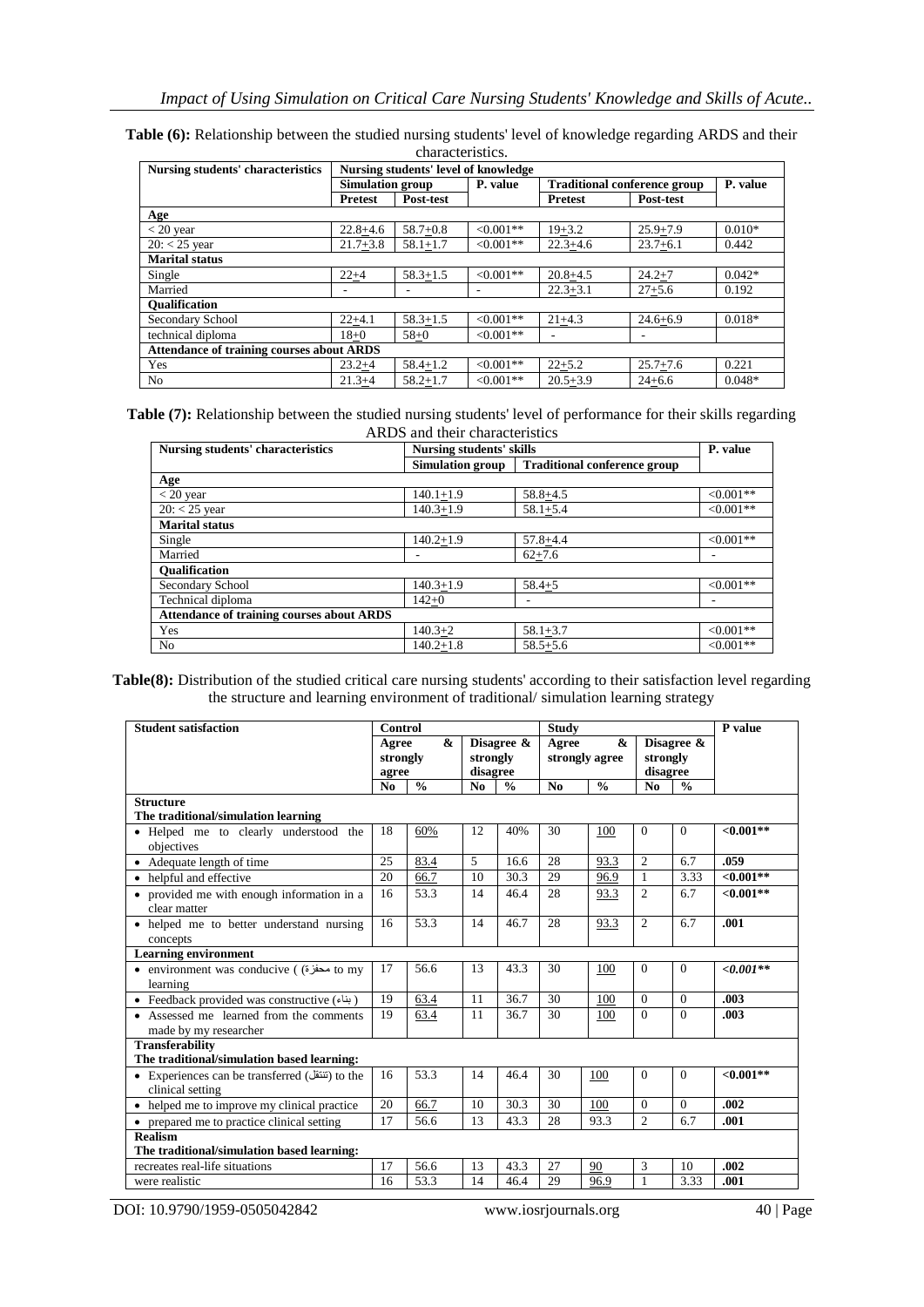| can<br>clinical<br>experiences<br>substitute<br>be<br>tor | 18 | 60 | . . | ററ<br>∸ | чŕ | - - | .002 |  |
|-----------------------------------------------------------|----|----|-----|---------|----|-----|------|--|
| . tences<br>1n<br>hospita.<br>expert<br>, the             |    |    |     |         |    |     |      |  |

| Table (9): Distribution of the studied critical care nursing students' according to their satisfaction level |  |
|--------------------------------------------------------------------------------------------------------------|--|
| regarding the value of traditional/simulation learning strategy                                              |  |

| <b>Student satisfaction</b>                       | Control        |                     |     |                                              | <b>Study</b> | ວມ                                           |                |                   | P value      |
|---------------------------------------------------|----------------|---------------------|-----|----------------------------------------------|--------------|----------------------------------------------|----------------|-------------------|--------------|
|                                                   | Agree          | &<br>strongly agree |     | &<br><b>Disagree</b><br>strongly<br>disagree |              | $\boldsymbol{\&}$<br>Agree<br>strongly agree |                | $\boldsymbol{\&}$ |              |
|                                                   | N <sub>0</sub> | $\frac{0}{0}$       | No. | $\frac{0}{0}$                                | No.          | $\frac{0}{0}$                                | N <sub>0</sub> | $\frac{0}{0}$     |              |
| <b>Value</b>                                      |                |                     |     |                                              |              |                                              |                |                   |              |
| The traditional / simulation based learning       |                |                     |     |                                              |              |                                              |                |                   |              |
| • helped me to meet my learning objectives        | 19             | 53                  | 11  | 36.7                                         | 27           | 90                                           | 3              | 10                | .003         |
| · allowed me to diagnose my own learning          | 18             | 80                  | 12  | 39.7                                         | 28           | 93.3                                         | $\overline{c}$ | 6.9               | .009         |
| needs                                             |                |                     |     |                                              |              |                                              |                |                   |              |
| • Helped me to less nervous in the clinical       | 15             | 50                  | 15  | 50                                           | 30           | 100                                          | $\Omega$       | $\Omega$          | ${<}0.001**$ |
| setting when providing care for similar           |                |                     |     |                                              |              |                                              |                |                   |              |
| patients                                          |                |                     |     |                                              |              |                                              |                |                   |              |
| • helped me to become more motivated to learn     | 19             | 63.3                | 11  | 33.6                                         | 30           | 100                                          | $\Omega$       | $\theta$          | ${<}0.001**$ |
| • promotes the interaction between me and my      | 24             | 80                  | 6   | 20                                           | 30           | 100                                          | $\Omega$       | $\Omega$          | .017         |
| researcher                                        |                |                     |     |                                              |              |                                              |                |                   |              |
| • promotes the interaction between me and my      | 16             | 53.3                | 14  | 46.4                                         | 28           | 93.3                                         | $\overline{c}$ | 6.9               | .001         |
| colleagues                                        |                |                     |     |                                              |              |                                              |                |                   |              |
| • experience enhanced my learning                 | 17             | 56.6                | 13  | 43.3                                         | 30           | 100                                          | $\Omega$       | $\overline{0}$    | ${<}0.001**$ |
| • was a valuable learning experience.             | 16             | 53.3                | 14  | 46.4                                         | 30           | 100                                          | $\Omega$       | $\overline{0}$    | $< 0.001**$  |
| • helped to stimulate critical thinking abilities | 15             | 50                  | 15  | 50                                           | 30           | 100                                          | $\Omega$       | $\Omega$          | ${<}0.001**$ |
| • Provokes anxiety in the clinical setting        | 15             | 50                  | 15  | 50                                           | $\Omega$     | $\Omega$                                     | 30             | 10                | ${<}0.001**$ |
|                                                   |                |                     |     |                                              |              |                                              |                | $\Omega$          |              |

## **V. Conclusion and recommendation**

The present study highlights the critical care nursing knowledge and skills regarding ARDS Based on the results of this study, it can be concluded that:

- All of the nursing students in study group had good level of knowledge and skills after application of simulation based learning about ARDS.
- The majority of nursing students in control group had poor level of knowledge and skills after application of traditional conference regarding ARDS.
- A statistical significant differences between the study and control group level of knowledge and skills after application of traditional conference/simulation based learning about ARDS.

#### **Recommendations:**

Based on the findings of the current study, the following recommendations can be suggested:

- Consider open lab time for students in faculty of nursing to be able to interact with the mannequins using various scenarios, staffed by qualified instructors.
- Consider further studies about exploring the effect of simulation based learning on the nursing students' critical thinking and problem solving skills.
- Prevention, assessment and early detection of ARDS in critically ill patients should be integrated in the undergraduate courses to equip the students with the necessary knowledge and skills that enable them for identifications of ARDS in the ICUs.
- Integrating simulation-based learning in the undergraduates courses with the traditional teaching strategies.

#### **References**

- [1]. Morton P, Fontaine D, Hudak C, Gallo B. Critical care nursing: A holistic approach.6thed. Philadelphia .Lippincott Williams & Wilkins. 2013: 40-1.
- [2]. Wheeler AP, Bernard GR. Acute Lung Injury and the Acute Respiratory Distress Syndrome: A Clinical Review. *Lancet*.(2010); (369):1553-64.
- [3]. National Institutes of Health. National Heart, Lung and Blood Institute.Diseases and Conditions Index. Acute Respiratory Distress Syndrome (ARDS): What Is ARDS? (2011[\).Available@http://www.nhlbi.nih.gov/health/dci/Diseases/Ards/Ards\\_WhatIs.html.](mailto:.Available@http://www.nhlbi.nih.gov/health/dci/Diseases/Ards/Ards_WhatIs.html.%20Accessed%20on%205/6/2015)  [Accessed on 5/6/2015.](mailto:.Available@http://www.nhlbi.nih.gov/health/dci/Diseases/Ards/Ards_WhatIs.html.%20Accessed%20on%205/6/2015)
- [4]. Koh Y. Update in acute respiratory distress syndrome. Journal of Intensive Care (2014); 2(2):1-6.
- [5]. Lee, J. H., & Choi, M. Evaluation of effects of a clinical reasoning course among undergraduate nursing students.Korean Journal of Adult Nursing. (2011); 23 (1):1-9.
- [6]. Ravert P. Use of a human patient simulator with undergraduate nursing students: a prototype evaluation of critical thinking and selfefficacy. *Journal of the American Association of Nurse Anesthetists (2014);*63(1): 61-7.
- [7]. Rhodes M, Curran C.Use of the human patient simulator to teach clinicaljudgment skills in a baccalaureate nursing program. Computers, Informatics, Nursing (2013); 23 (5): 256–62.